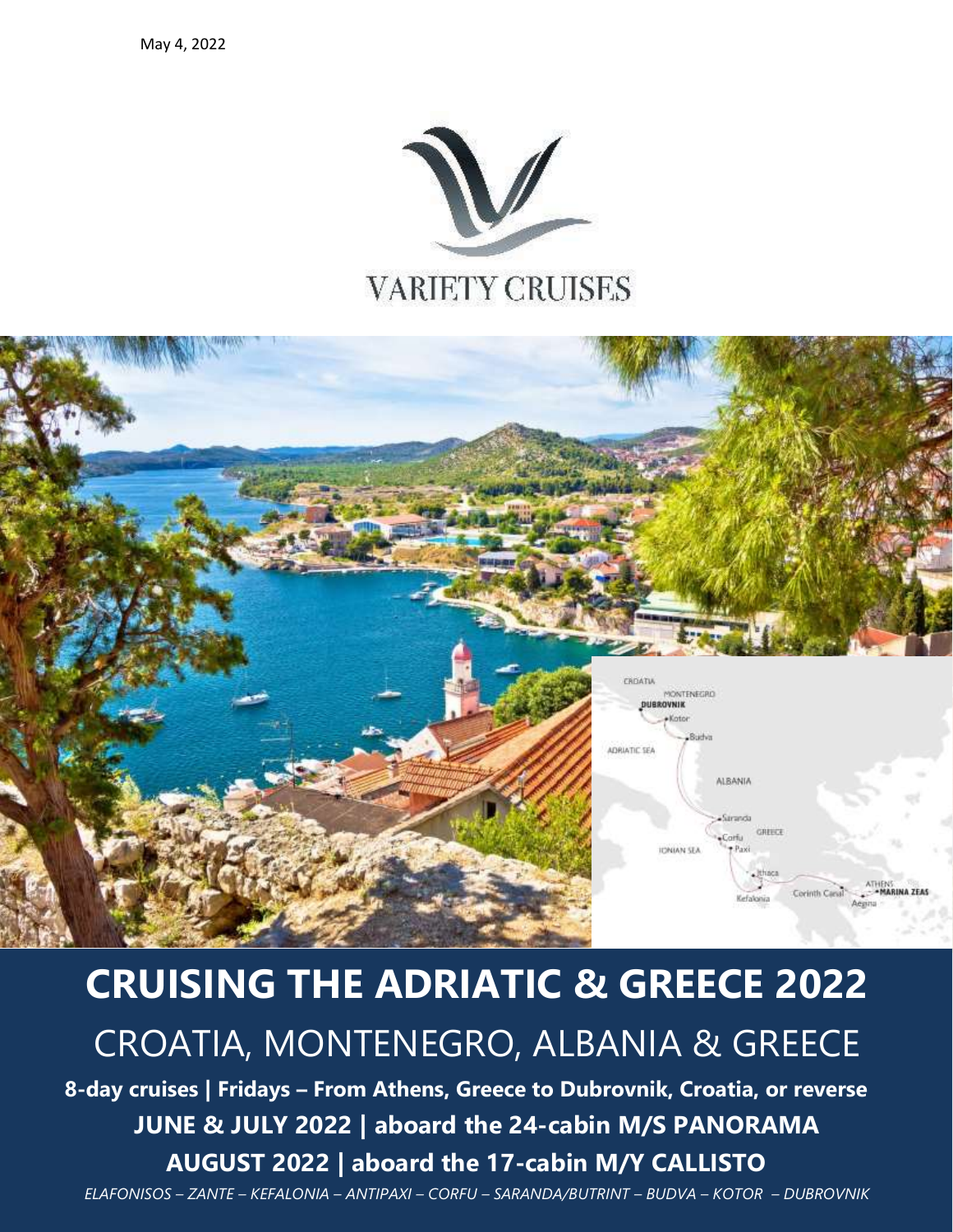

# **THE PANORAMA MOTOR SAILER**

**The M/S PANORAMA** is a 54 meter elegant motor sailer accommodating just 49 passengers in 24 outside cabins.

## **GENERAL INFORMATION:**

Length: 54 m Launched: 1993 | Last Renovated: 2019 Cabins: 24 Capacity: 49 passengers Crew: 16-18

**The M/S PANORAMA** is a 54 meter/24 cabin elegant motor sailer that was launched in 1993 and was last renovated in summer 2019. This state of the art sail cruiser has performed several Atlantic Ocean crossings: she has sailed from the Seychelles to Monte Carlo and from the Black Sea to Cuba, and offers the highest standards of accommodation, comfort and safety. The vessel complies with the most stringent SOLAS safety regulations.

Service on board is provided by your Captain, the Cruise Coordinator and your experienced Marine and Hotel crew members. Service will be attentive or unobtrusive according to your preference and priority is always given to the safety and comfort of passengers. Organized excursions are available for most ports of call and can be pre-booked or reserved 24 hours in advance.

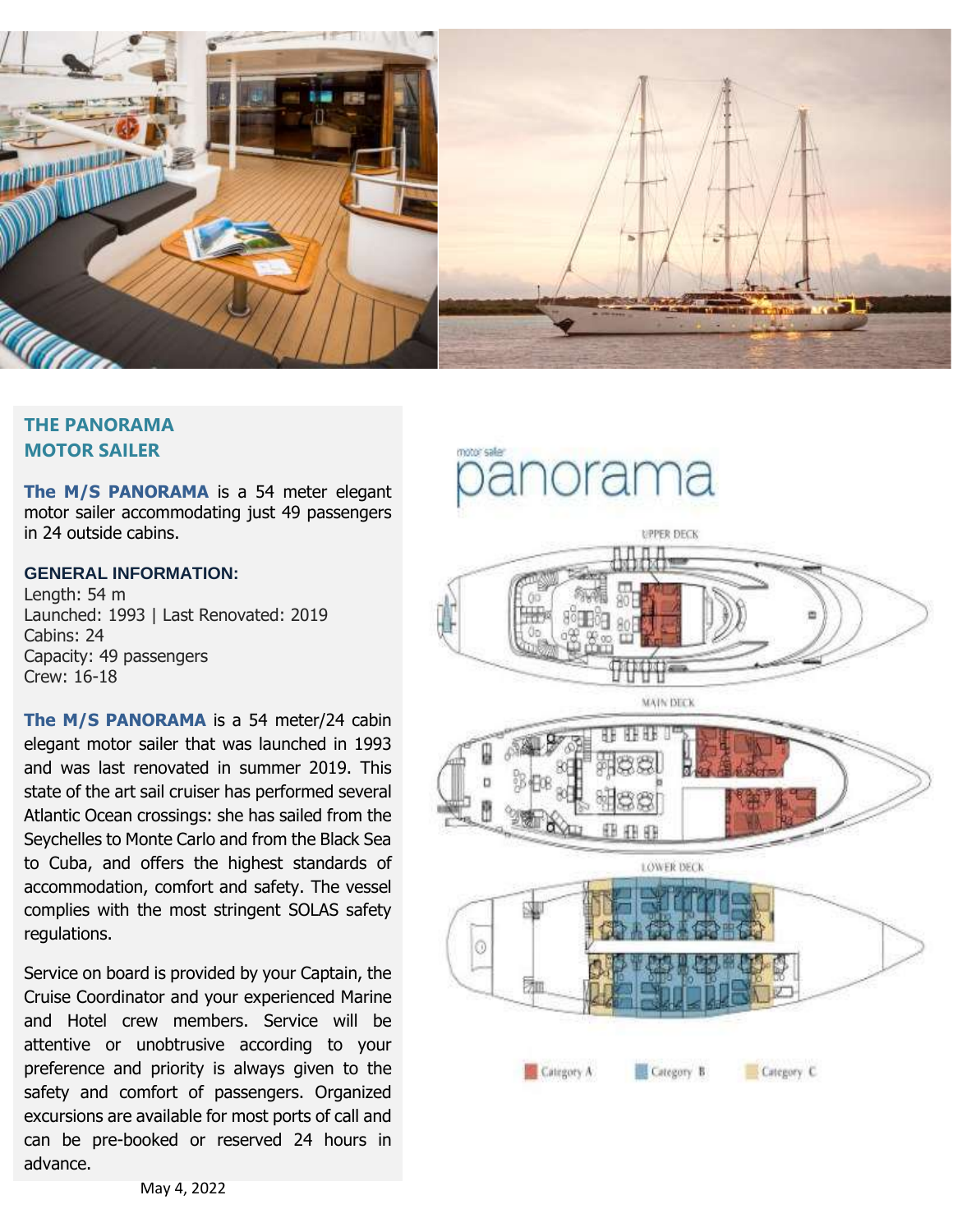

# **THE MOTOR SAILER PANORAMA**

## **CABIN SPECIFICATIONS:**

The PANORAMA's 24 cabins are located on 3 decks and are finished with wooden furniture and light fabrics. Cabins on the Upper and Main decks are equipped with windows , while cabins on the lower deck have portholes. The fully equipped bathrooms are finished with marble or Corian materials. All cabins are air -conditioned and fitted with flat screen TV s, telephone s (for internal use), hairdryer s, mini -fridge s, central music, public address system and safe boxes.

## **LIFE ON BOARD**

During the day, life on board centers around the Lounge and Dining Room at the Main Deck as well as the Upper deck indoor and outdoor bar area and the sun deck. In the evening you can relax in one of the ship's lounges and enjoy a drink while listening to piano music. The swimming platform on PANORAMA's stern enables you to swim when weather and anchorage conditions permit. The Captain will drop anchor at secluded bays and beautiful uninhabited islands where guests enjoy swimming, snorkeling.

## **MAIN DECK DINING ROOM**

The classy dining room is surrounded by large windows providing beautiful views of the ports of call. The spacious dining room seats all passengers in a single, unassigned seating and food is served at the table or displayed on the state of the art hot & cold buffet which also includes a n "a la minute cooking" section.

## **MAIN DECK & UPPER DECK LOUNGE AREAS**

The interior lounge s have relaxing couches and comfortable lounge chairs where you can have a drink and gaze out of the large windows into the breathtaking sceneries you are cruising to, read a book, watch television on the satellite TV or one of our documentaries on the next place you are visiting. Also located on the Upper Deck, the outdoor area provides beautiful views of the ports of call visited.

## **SUN DECK**

The vessel features a Sun Deck with a sitting area to relax and enjoy unobstructed views and with ample Sun loungers' space to bask under the sun, read a good book or just gaze at the scenery.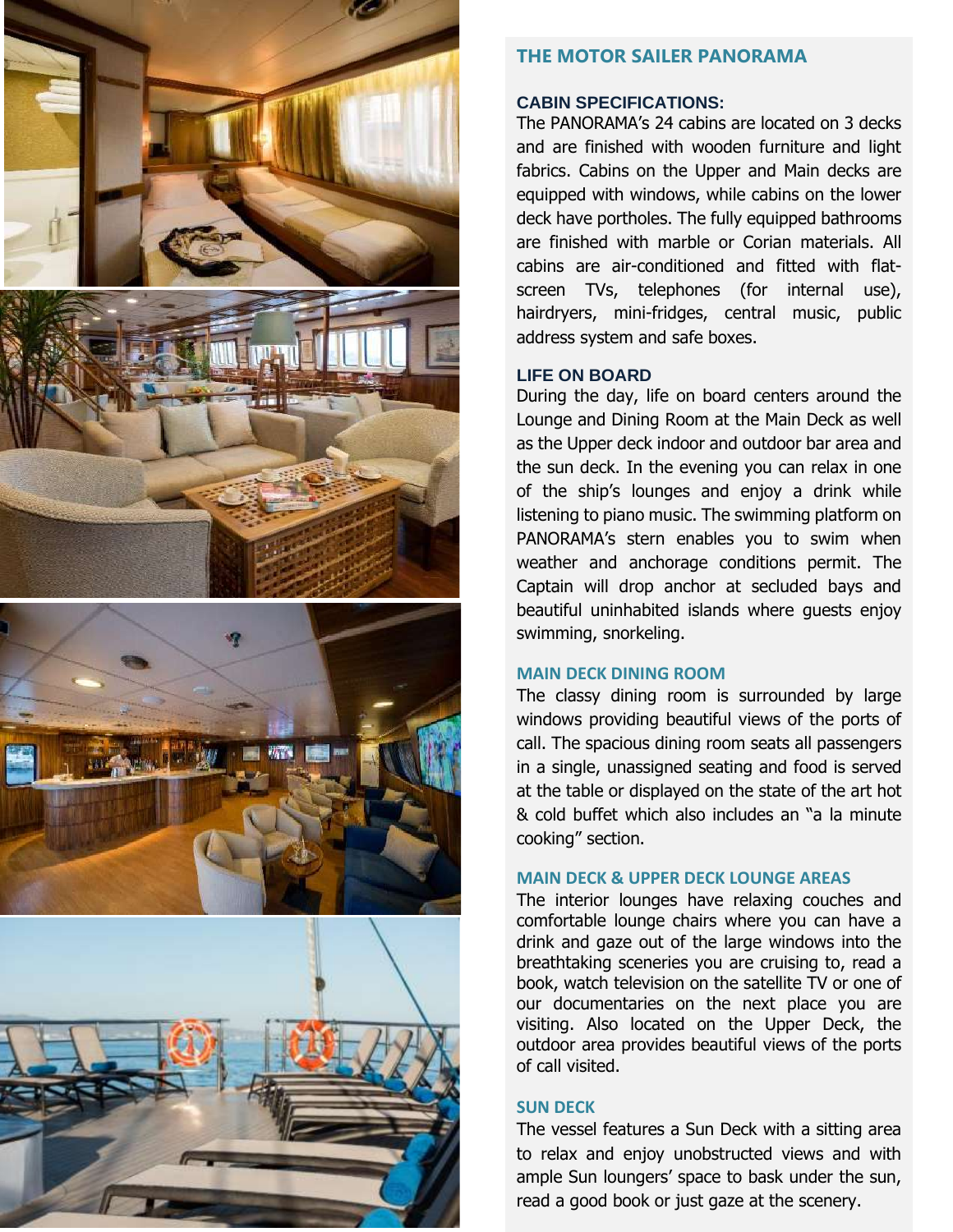



# **M/Y CALLISTO MEGA YACHT**

The Callisto is a 52 m /170 ft Motor Yacht which complies with the latest SOLAS regulations for International Voyages. Her state of the art twin stabilizers allow for safe and comfortable cruising.

# **GENERAL INFORMATION:**

Length: 52 m (170 ft) Launch Year: 2000 | Fully refitted: 2015 Cabins: 17 Capacity: 34 passengers Crew: 17

The elegant Motor Yacht Callisto joined the VARIETY CRUISES fleet in 2015 and is true to her name: Elegant, classic. She was fully refit / rebuilt in 2000 and was thoroughly renovated in 2015-16.

This classy Motor Yacht has performed several Atlantic Ocean crossings and has also sailed along the most interesting coastal sites of Europe, North and West Africa. The M/Y Callisto is of the "boutique" category of cruiser, and offers the highest standard of accommodation, comfort and safety.

and Hotel crew members. Service on board is provided by your Captain, the Cruise Coordinator and your experienced Marine

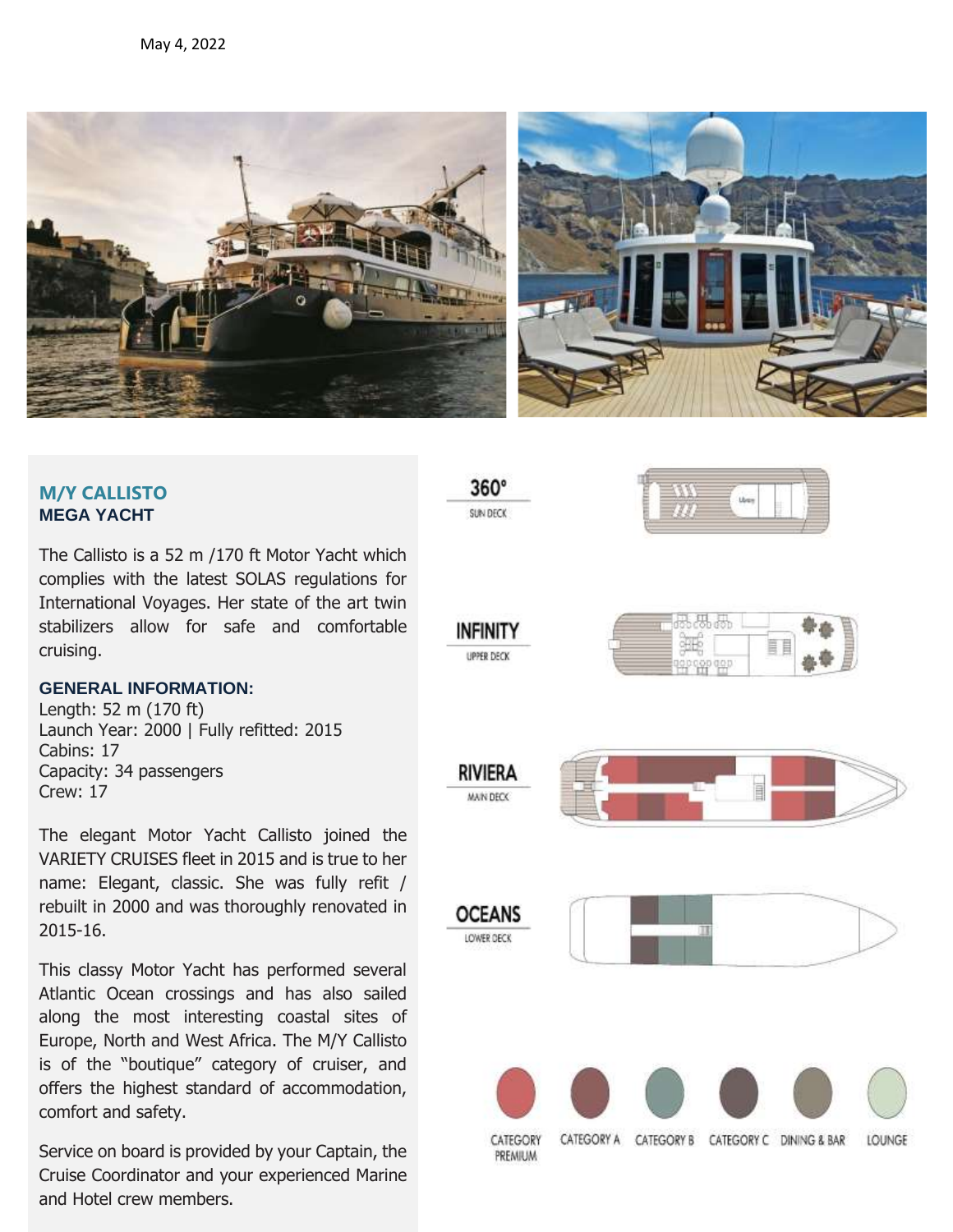

# **M/Y CALLISTO MEGA YACHT**

#### **CABIN SPECIFICATIONS:**

The Callisto offers 17 finely appointed exterior cabins located on the Lower and the Main decks. All cabins are comfortably arranged and beautifully furnished with wooden furniture and light fabrics. All have marble-appointed en suite bathrooms with showers and are equipped with windows (Main deck cabins) and portholes (Lower deck cabins). All cabins have individually controlled A/C and fitted with flat-screen TV, telephone (for internal use), hairdryers, mini-fridge, central music, public address system and safe boxes. Four Main deck cabins –bow section- offer 1 double bed while all other cabins in the Lower and Main decks are equipped with twin beds.

## **LIFE ON BOARD**

The yacht's public areas are cozy and generous, decorated with rich fabrics, handsome woodwork, gleaming brass, antiques and fine works of art. During the day, life on board centers around the indoor and outdoor areas including the Upper deck Indoor and Outdoor lounge/bar and dining areas as well as the cozy Library located on the Sun Deck.

## **MAIN LOUNGE**

The lounge/bar and dining room on the Upper deck are connected by the gallery, displaying exquisite art and adding to the overall feeling of elegance and style. In the evening you can relax in the ship's lounge, enjoy a drink overlooking the stars or relax with a book in the library with its wraparound windows. The spacious lounge and bar area on the Upper Deck is surrounded by large picture windows and opens onto the Outdoor Dining area.

## **DINING ROOM**

Located on the Upper deck, the dining room seats all passengers in a single, unassigned seating and allows for spectacular views around, while dining in an elegant environment. Meals can be also served "al fresco" on the Upper Deck's outdoor Deck, depending on weather conditions. Food is served at the table or displayed on the state of the art hot & cold buffet which also includes an "a la minute cooking" section.

## **SUN DECK**

The yacht features a broad Sun Deck for sunbathing and the swimming platform on Callisto's stern enables you to swim off the ship when in sheltered bays. Sun loungers are available to sunbathe in total comfort. In the evening you can relax in the ship's lounge, enjoy a drink overlooking the stars or relax with a book in the library with its wraparound windows.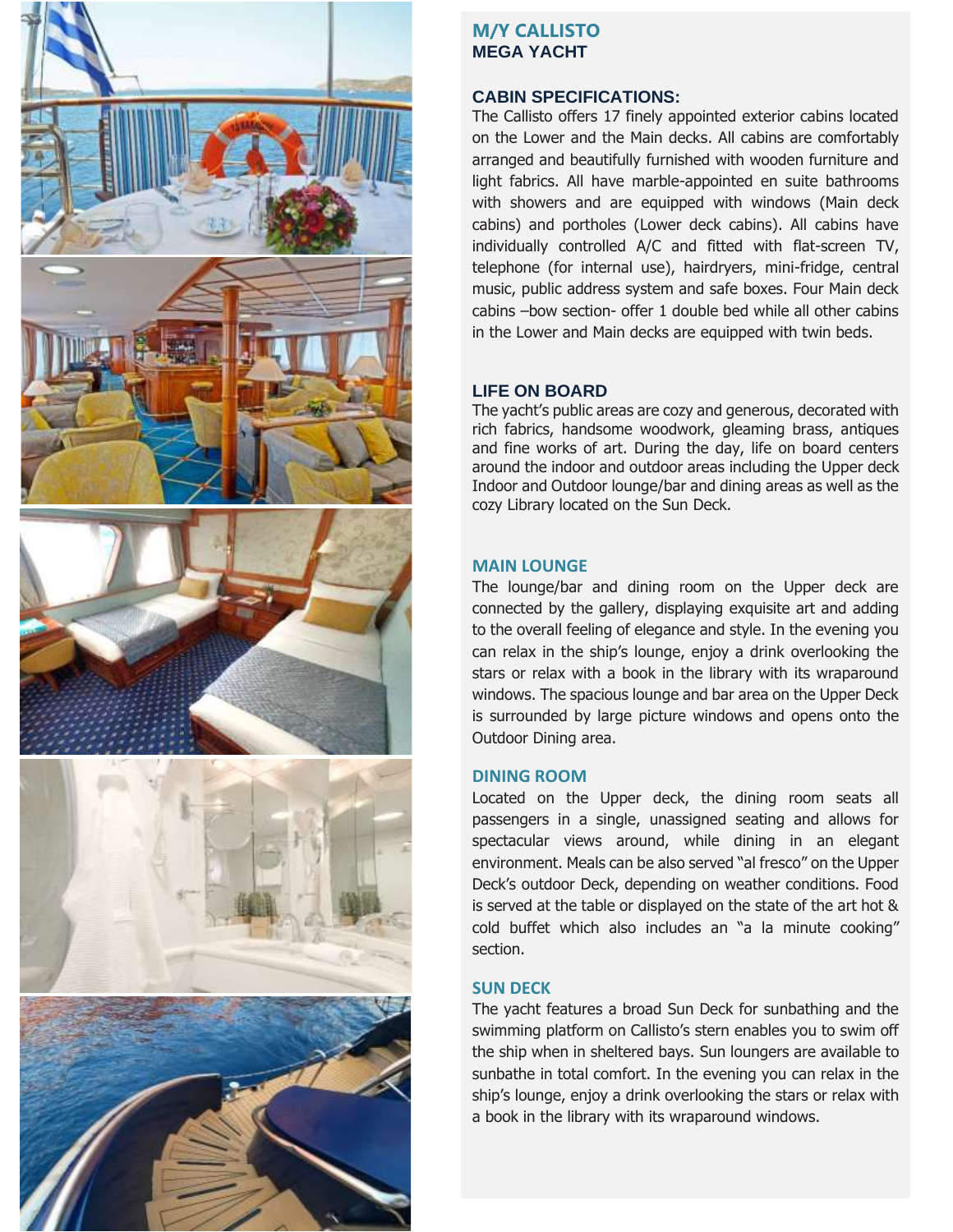| <b>CRUISING THE ADRIATIC &amp; GREECE: CROATIA, MONTENEGRO, ALBANIA &amp; GREECE</b><br>FRIDAY DEPARTURES · 7-NIGHTS/8-DAYS · FROM ATHENS TO DUBROVNIK |                                                                               |                                                                                                                                                                                                                                                                                                                                                                                                                                                                                                                                                                                                                                                        |  |  |
|--------------------------------------------------------------------------------------------------------------------------------------------------------|-------------------------------------------------------------------------------|--------------------------------------------------------------------------------------------------------------------------------------------------------------------------------------------------------------------------------------------------------------------------------------------------------------------------------------------------------------------------------------------------------------------------------------------------------------------------------------------------------------------------------------------------------------------------------------------------------------------------------------------------------|--|--|
| DAY <sub>1</sub><br>Fri                                                                                                                                | <b>MARINA ZEA</b><br><b>ATHENS</b><br><b>GREECE</b>                           | Embarkation between 2 and 3 pm. Departure at 5 pm. Enjoy a welcome drink and meet your crew<br>and fellow passengers. Welcome dinner and sailing towards the small island of Elafonisos.<br>Overnight at sea.                                                                                                                                                                                                                                                                                                                                                                                                                                          |  |  |
| DAY <sub>2</sub><br><b>Sat</b>                                                                                                                         | <b>ELAFONISOS</b><br><b>GREECE</b>                                            | Early morning arrival to Elafonisos. Swim stop all day long. Departure at around 17:00hrs towards<br>Zakynthos. Overnight at sea.                                                                                                                                                                                                                                                                                                                                                                                                                                                                                                                      |  |  |
| DAY <sub>3</sub><br>Sun                                                                                                                                | <b>ZAKYNTHOS</b><br>(NAVAGIO BEACH)<br>- KEFALONIA<br>(SAMI)<br><b>GREECE</b> | Morning arrival to Navagio Beach in Zakynthos, one of best beaches in Europe. You will have plenty<br>of time to explore this unique location and swim to the turquoise waters. After lunch, departure and<br>arrival to the nearby Kefalonia, not only known for Captain Corelli's Mandolin, the 2001 film, but also<br>for its sheer beauty, National Park, and stately towns. Optional excursion to Melissani lake,<br>Myrtos and scenic northern villages. Overnight at sea.                                                                                                                                                                       |  |  |
| DAY 4<br>Mon                                                                                                                                           | <b>ANTIPAXI - CORFU</b><br>GREECE <sup>)</sup>                                | Morning arrival to Antipaxi for a swim stop. After lunch, departure towards the nearby Corfu island.<br>Corfu is the Grand Lady of the Ionian Islands and the greenest island in Greece. We arrive in Corfu<br>around dinner time. Greek Night on board. Overnight in port.                                                                                                                                                                                                                                                                                                                                                                            |  |  |
| DAY <sub>5</sub><br><b>Tue</b>                                                                                                                         | <b>CORFU, GREECE -</b><br>SARANDA,<br><b>ALBANIA</b>                          | Morning optional excursion to explore Corfu's imperial past; the impressive historic center<br>declared UNESCO World Heritage site and the byzantine churches, or optional scenic tour<br>through the lush Corfiot countryside and old high hill villages. Lunch on board and sailing towards<br>Saranda, Albania. Early afternoon arrival the charming town Saranda, boasting the most attractive<br>waterfront on the Albanian Riviera. Join the <b>optional excursion to the nearby archaeological site</b><br>of Butrint, an UNESCO World Heritage Site. Return to the ship for dinner and sailing towards<br>Budva, Montenegro. Overnight at sea. |  |  |
| DAY <sub>6</sub><br><b>Wed</b>                                                                                                                         | <b>BUDVA</b><br><b>MONTENEGRO</b>                                             | Afternoon arrival at the well-preserved medieval town of Budva. Late night sailing to Kotor,<br>Montenegro. Overnight at sea.                                                                                                                                                                                                                                                                                                                                                                                                                                                                                                                          |  |  |
| DAY <sub>7</sub><br><b>Thu</b>                                                                                                                         | KOTOR,<br>MONTENEGRO-<br><b>DUBROVNIK,</b><br>CROATIA)                        | Early morning navigation in the Bay of Kotor, the deepest natural fjord in the Mediterranean. Join<br>the optional morning excursion to Kotor's well-preserved, fortified medieval Old Town. Lunch<br>and departure for Dubrovnik, Croatia. Early evening arrival. Overnight in port.                                                                                                                                                                                                                                                                                                                                                                  |  |  |
| DAY 8<br>Fri                                                                                                                                           | <b>DUBROVNIK</b><br><b>CROATIA</b>                                            | Disembarkation at 9:00 am after breakfast.                                                                                                                                                                                                                                                                                                                                                                                                                                                                                                                                                                                                             |  |  |

## ☽*OVERNIGHT IN PORT*

Itineraries can be changed at the discretion of Variety Cruises and of the Vessel's Captain in case of adverse weather conditions - winds of 6/7 beaufort or more depending on the vessel- on port authorities not allowing a vessel to leave port or in case of other extraordinary conditions. Such itinerary changes do not automatically entitle passengers to any refunds, but Variety Cruises guarantees that passengers are disembarked at the advertised port of disembarkation on time for their flights.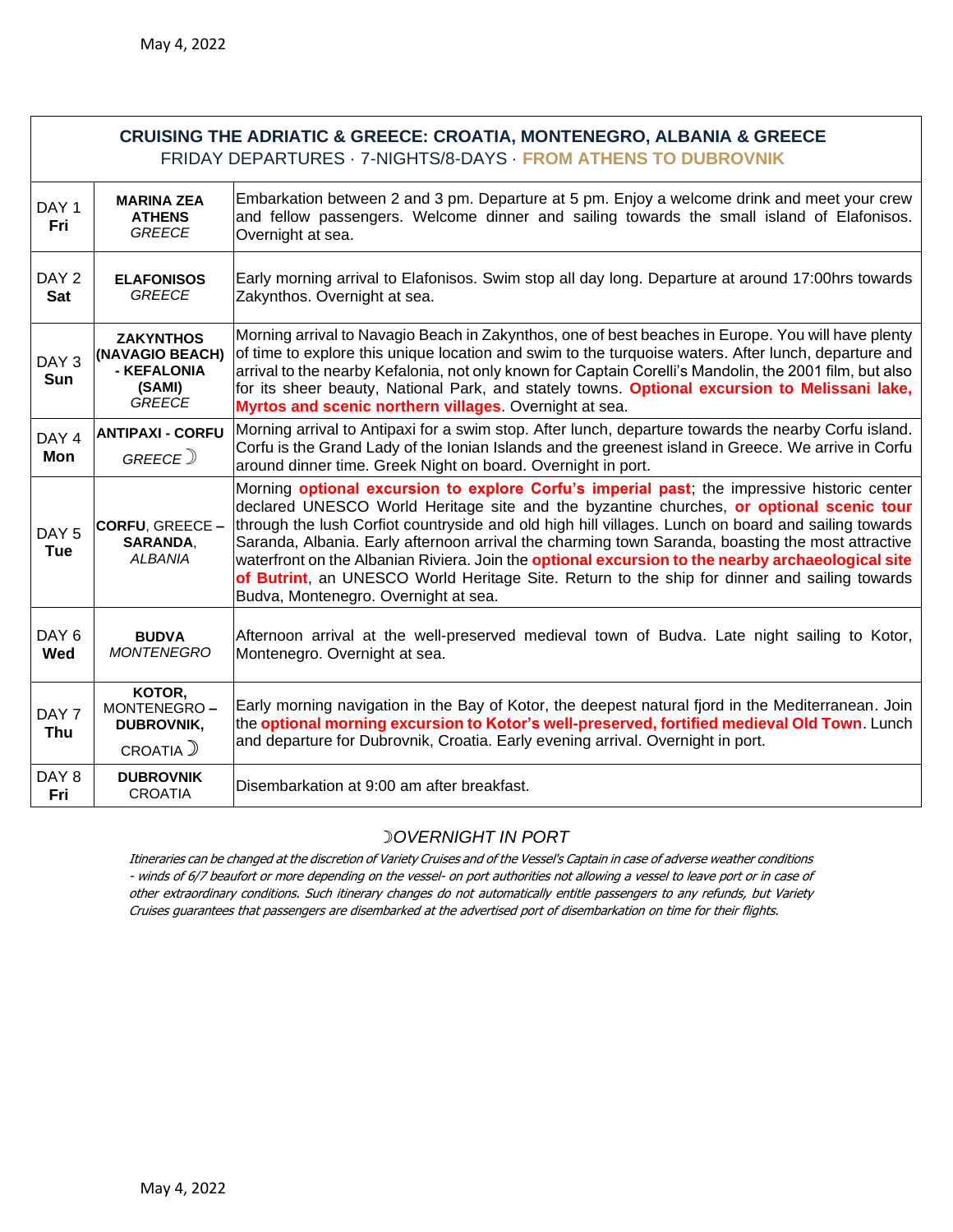| <b>CRUISING THE ADRIATIC &amp; GREECE: CROATIA, MONTENEGRO, ALBANIA &amp; GREECE</b><br>FRIDAY DEPARTURES · 7-NIGHTS/8-DAYS · FROM DUBROVNIK TO ATHENS |                                                                |                                                                                                                                                                                                                                                                                                                                                            |  |  |
|--------------------------------------------------------------------------------------------------------------------------------------------------------|----------------------------------------------------------------|------------------------------------------------------------------------------------------------------------------------------------------------------------------------------------------------------------------------------------------------------------------------------------------------------------------------------------------------------------|--|--|
| DAY <sub>1</sub><br>Fri                                                                                                                                | <b>DUBROVNIK,</b><br>CROATIA - KOTOR,<br>MONTENEGRO)           | Embarkation between 2 and 3 pm. Departure at 4 pm towards Kotor. Enjoy a welcome drink and<br>meet your crew and fellow passengers. Navigation in the Bay of Kotor, the deepest natural fjord<br>in the Mediterranean. Welcome dinner and overnight in port.                                                                                               |  |  |
| DAY <sub>2</sub><br><b>Sat</b>                                                                                                                         | <b>KOTOR - BUDVA</b><br><b>MONTENEGRO</b>                      | Morning sailing and arrival at the well-preserved medieval town of Budva, in Montenegro. Enjoy<br>an optional sightseeing excursion to Old Budva. Explore Budva's vast cultural heritage and<br>Venetian architecture. Lunch on board and sailing to Saranda, Albania. Overnight at sea.                                                                   |  |  |
| DAY <sub>3</sub><br><b>Sun</b>                                                                                                                         | SARANDA,<br>ALBANIA - CORFU,<br>GREECE <sup>)</sup>            | Morning arrival to the charming town of Saranda, boasting the most attractive waterfront on the<br>Albanian Riviera. Join the optional excursion to the nearby archaeological site of Butrint, a<br><b>UNESCO World Heritage Site.</b> Return to the ship for lunch and sail towards Corfu, Greece. Late<br>afternoon arrival at Corfu. Overnight in port. |  |  |
| DAY <sub>4</sub><br>Mon                                                                                                                                | <b>CORFU - ANTIPAXI -</b><br><b>KEFALONIA</b><br><b>GREECE</b> | Early morning sailing to Antipaxi island for a swim stop. Lunch and departure towards Kefalonia.<br>The island is not only known for Captain Corelli's Mandolin, the 2001 film, but also for its sheer<br>beauty, National Park and stately towns. Overnight in port.                                                                                      |  |  |
| DAY <sub>5</sub><br>Tue                                                                                                                                | <b>KEFALONIA</b><br>GREECE )                                   | Today, we spend all day in the beautiful island of Kefalonia with <b>optional excursion to Melissani</b><br>lake, Myrtos and scenic northern villages. Lunch on board and time at leisure. Overnight in<br>port.                                                                                                                                           |  |  |
| DAY <sub>6</sub><br>Wed                                                                                                                                | <b>KEFALONIA -</b><br><b>ZAKYNTHOS</b><br><b>GREECE</b>        | Early morning sailing and arrival in Zakynthos. Enjoy a refreshing swim stop. BBQ lunch on board<br>and departure towards Elafonisos. Overnight at sea.                                                                                                                                                                                                    |  |  |
| DAY 7<br>Thu                                                                                                                                           | <b>ELAFONISOS,</b><br><b>GREECE</b>                            | Morning arrival in Elafonisos for a swim stop. Afternoon sailing to Athens. After midnight, we arrive<br>at Marina Zea, Athens.                                                                                                                                                                                                                            |  |  |
| DAY <sub>8</sub><br>Fri                                                                                                                                | <b>MARINA ZEA</b><br><b>ATHENS</b><br><b>GREECE</b>            | Disembarkation at 9:00 am after breakfast.                                                                                                                                                                                                                                                                                                                 |  |  |

## ☽*OVERNIGHT IN PORT*

Itineraries can be changed at the discretion of Variety Cruises and of the Vessel's Captain in case of adverse weather conditions - winds of 6/7 beaufort or more depending on the vessel- on port authorities not allowing a vessel to leave port or in case of other extraordinary conditions. Such itinerary changes do not automatically entitle passengers to any refunds, but Variety Cruises guarantees that passengers are disembarked at the advertised port of disembarkation on time for their flights.